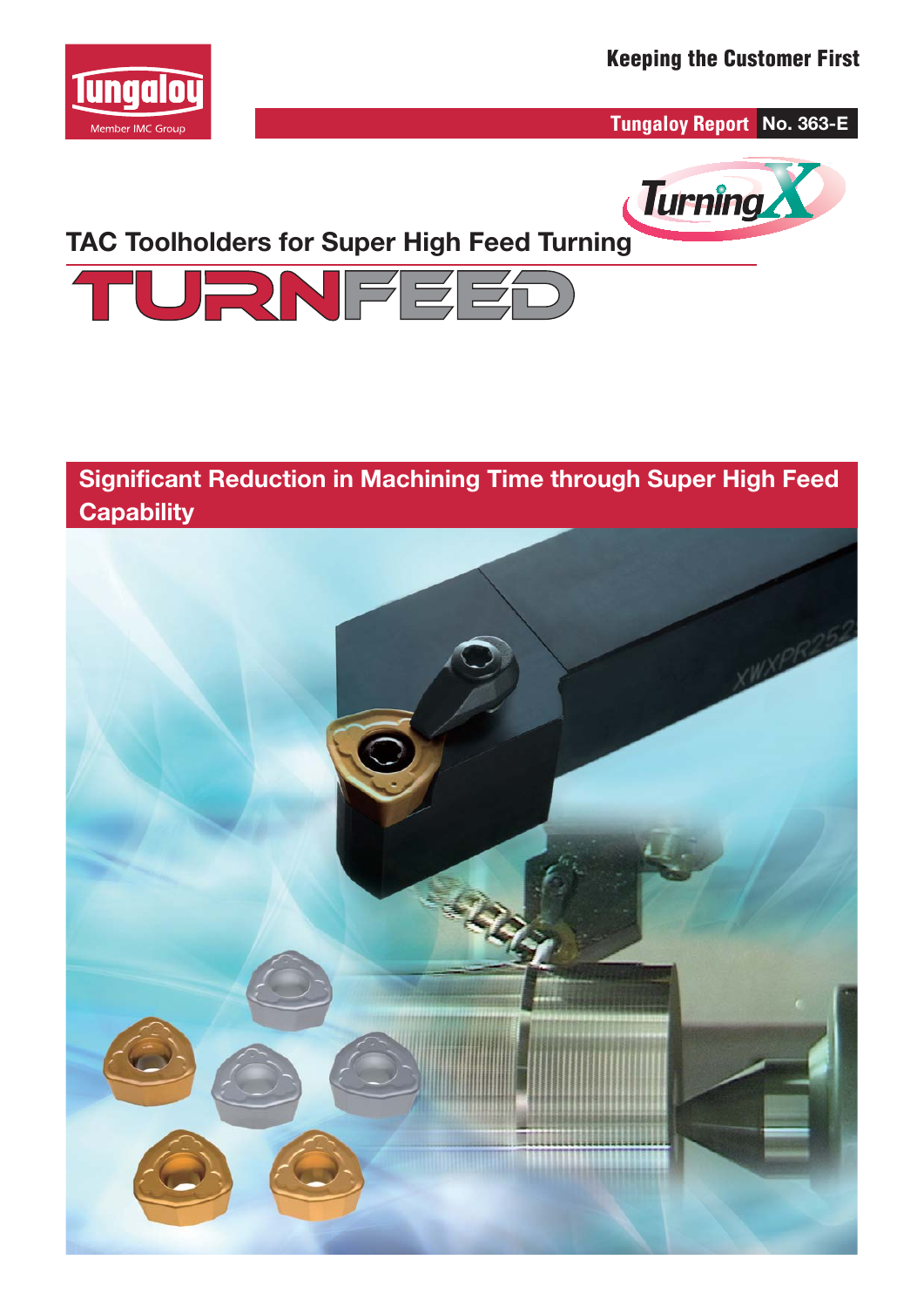

*Remarkable High Feed Capability through the new Cutting Edge Geometry!*

# *Super High Feed TAC Toolholder "TurnFeed (Turning X)"*

### **Features**

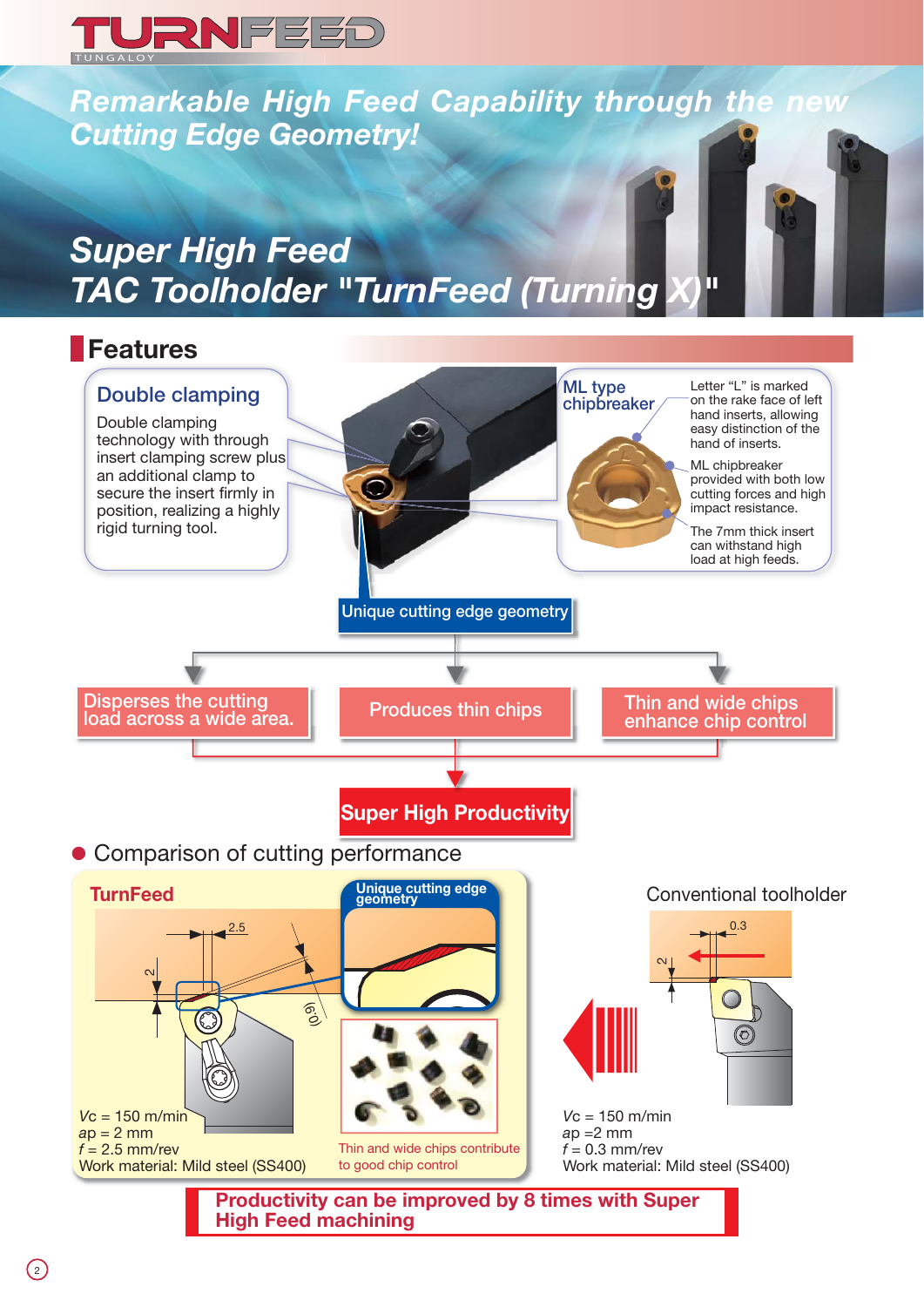

## **Inserts**

|  | $T_{1},,T_{n}$<br>1.7.000000 | Cat. No.         | Accuracy | Honing | Stocked grades |  |                         | Dimensions (mm) |    |  |     |
|--|------------------------------|------------------|----------|--------|----------------|--|-------------------------|-----------------|----|--|-----|
|  |                              |                  |          |        |                |  | T9015   T9025   AH120 ' |                 |    |  | rε  |
|  |                              | WPMT090725ZPR-ML | M        | With   |                |  |                         |                 | 15 |  | 2.5 |
|  |                              | WPMT090725ZPL-ML |          |        |                |  |                         |                 |    |  |     |

Notes: There are left and right hand inserts. Care should be taken not to confuse the hand of inserts. For details, see the instruction manual on our web site.

# **Application areas**



# **First choice**

### z **T9025**

- **•** For low to medium speed machining. Can also be used for interrupted cutting.
- **Exceptional chip and impact resistance.**

### z **T9015**

- **•** For continuous cutting at medium to high speeds.
- **•** Excels in both wear and impact resistance.

**AH120** (Complementary grade for stainless and mild steels)  $\bullet$  When machining stainless and mild steels, if chipping or breakage occurs change inserts to AH120.

# **Standard cutting conditions**

| Work material                                                                                   | Grades | Chipbreaker | <b>Cutting speed</b><br>$Vc$ (m/min) | Depth of cut<br>ap (mm) | Feed<br>$f$ (mm/rev) |  |
|-------------------------------------------------------------------------------------------------|--------|-------------|--------------------------------------|-------------------------|----------------------|--|
| Mild and low carbon steels<br>SS400, S25C (C25) etc. < 180 HB                                   | T9025  |             | $100 - 150 - 250$                    |                         |                      |  |
| Carbon and alloy steels<br>S50C, SCM440 (C50, 42CrMoS4) etc. < 300HB                            | T9015  |             | $100 - 150 - 250$                    |                         |                      |  |
| <b>Stainless steels</b><br><b>SUS304, SUS316</b><br>(X5CrNi18-9, X5CrNiMo17-12-2) etc. < 250 HB | T9025  | <b>ML</b>   | $100 - 150 - 250$                    | $0.5 - 2.5$             | $0.5 - 1.5 - 2.5$    |  |
| Grey and ductile cast irons<br>FC250, FCD400 (GG25, GGG40) etc.                                 | T9015  |             | $100 - 150 - 250$                    |                         |                      |  |